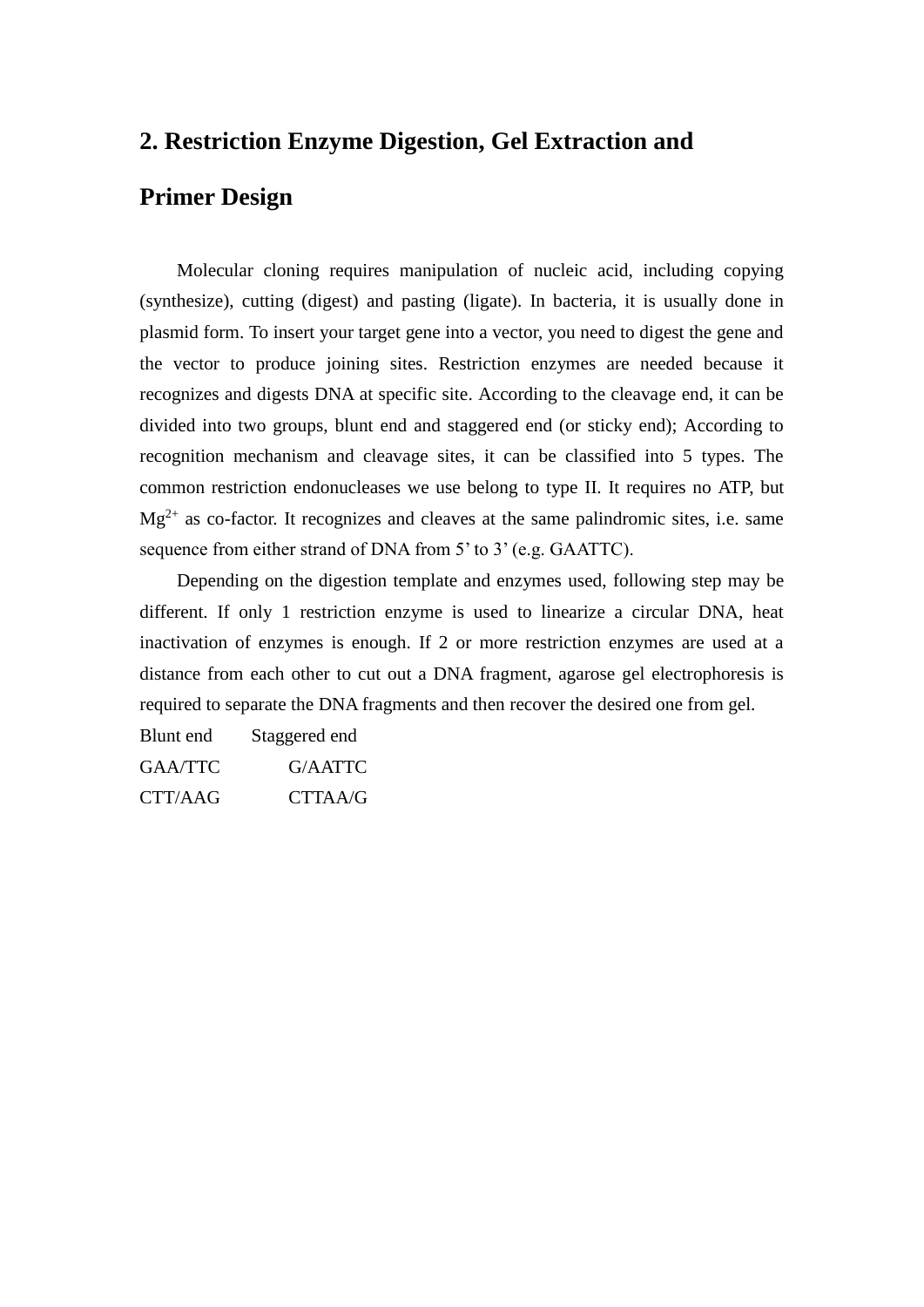## *A. Restriction Enzyme Digestion*

This step is to generate sticky ends or blunt ends of the 5' end/ 3' end of the DNA, or to change a circular plasmid into a linear form. The figure below illustrates double enzyme digestion of DNA for biobrick construction.



## **Materials**

Restriction enzyme(s)  $100 \times BSA$  (bovine serum albumin)  $10 \times \text{NEB}$  buffer ddH2O (deionized, sterile, DNase-free) DNA template 37 °C incubator or dry bath

# **Procedure**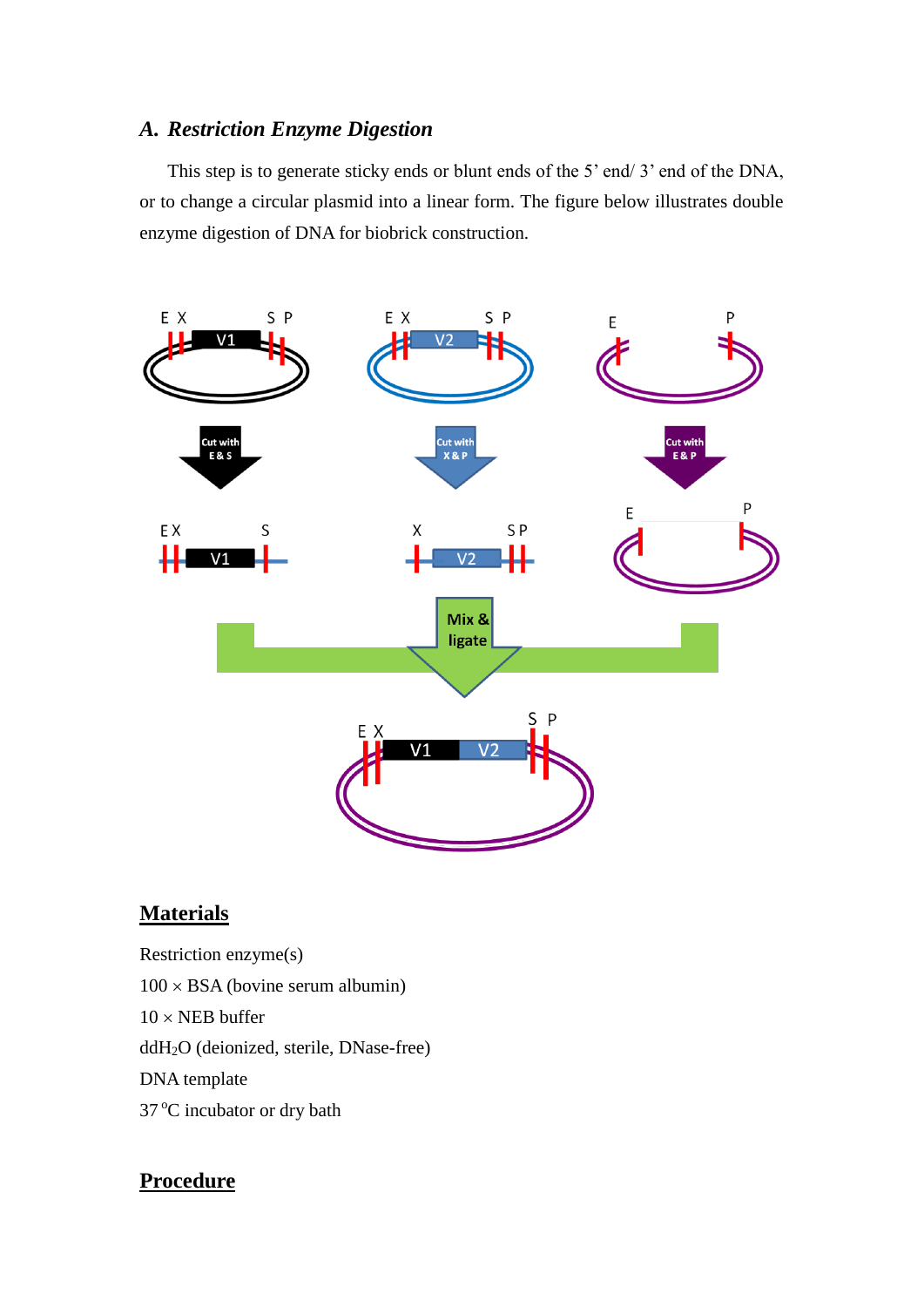- 1. Place the required reagents on ice. Label them.
- 2. Follow the table below to prepare restriction digestion reaction mixture:

| <b>Reaction Volume</b>                 | $10 \mu$    | $25 \mu$    | $50 \mu l$ |
|----------------------------------------|-------------|-------------|------------|
| DNA template                           | $0.1 \mu g$ | $0.5 \mu$ g | $\mu$ g    |
| 10X Buffer (1-4, according to enzymes) |             | 2.5         | 5          |
| 100X BSA                               | 0.1         | 0.25        | 0.5        |
| Enzyme                                 | 1 U         | 5 U         | 10 U       |

*\* Enzymatic units differ among enzymes and companies. Refer to the documents of the supplier to calculate the needed amount.* 

3. Pipette the solution up and down to ensure all reagents are mixed well.

4. Place the reaction mixture at  $37^{\circ}$ C incubator or dry bath for 2-4 hours.

5. Purify the DNA by PCR purification kit/gel extraction kit for downstream process.

### *Notes*

- Water is always added first.

- Buffer is always added before that of enzyme.

- Make sure that you use the relevant buffer.

- Beware of the temperature for optimal enzyme digestion and DO NOT over-digest your DNA.

- Enzyme dissolved in glycerol sticks to the sides of the pipette tip. Therefore, just touch the pipette tip to the surface of the enzyme solution to ensure correct volume of the enzyme being pipetted.

- Total enzyme volume should be lower than 10 % of the reaction volume to avoid star activity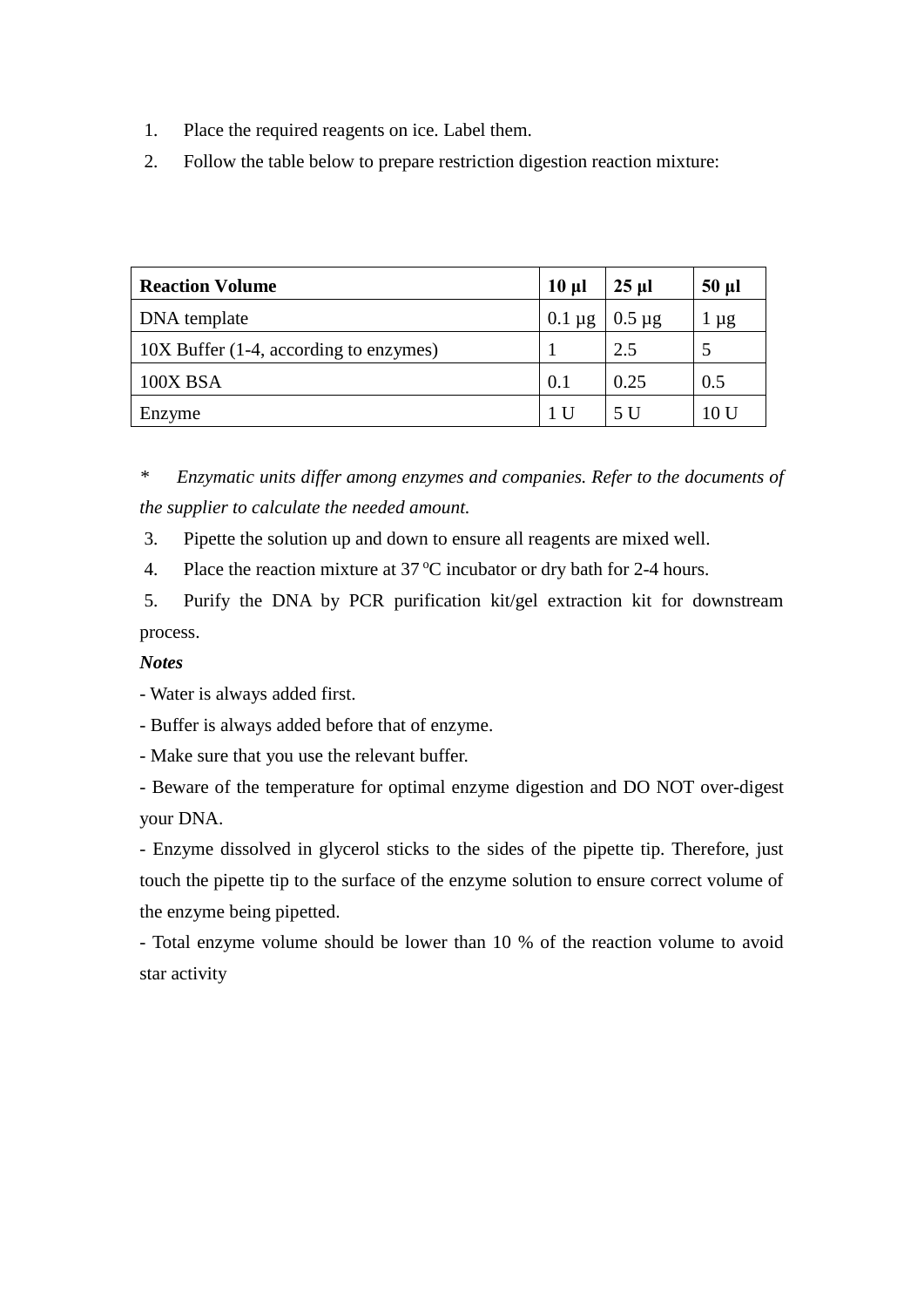(This video shows the procedures of restriction enzyme digestion)

## *B. DNA Purification from Gel by spin column*

This step is to purify the DNA (70 bp  $-10$  kb) by removing the nucleotides, enzymes and ions from solution, and separate different pieces of DNA for target DNA selection. The purified DNA is suitable for downstream process.

### **Materials**

Gel clean kit ddH2O (deionized, sterile, DNase-free)  $60^{\circ}$ C dry bath

### **Procedures**

#### **(Modified from QIAGEN Gel clean kit protocol)**

All centrifugation steps are carried out at  $10,000 - 13,000$  rpm (17,900 x g) in a conventional tabletop micro centrifuge at room temperature.

1. Excise the DNA fragment from the agarose gel with a clean, sharp scalpel. Minimize the size of the gel slice by trimming off extra agarose gel.

2. Weigh the gel slice in a colorless tube. Add 3 volumes of Buffer QG to 1 volume of gel (300 μl QG to 100 mg gel). For >2% agarose gels, add 6 volumes of Buffer QG. The maximum amount of gel slice per QIA quick column is 400 mg.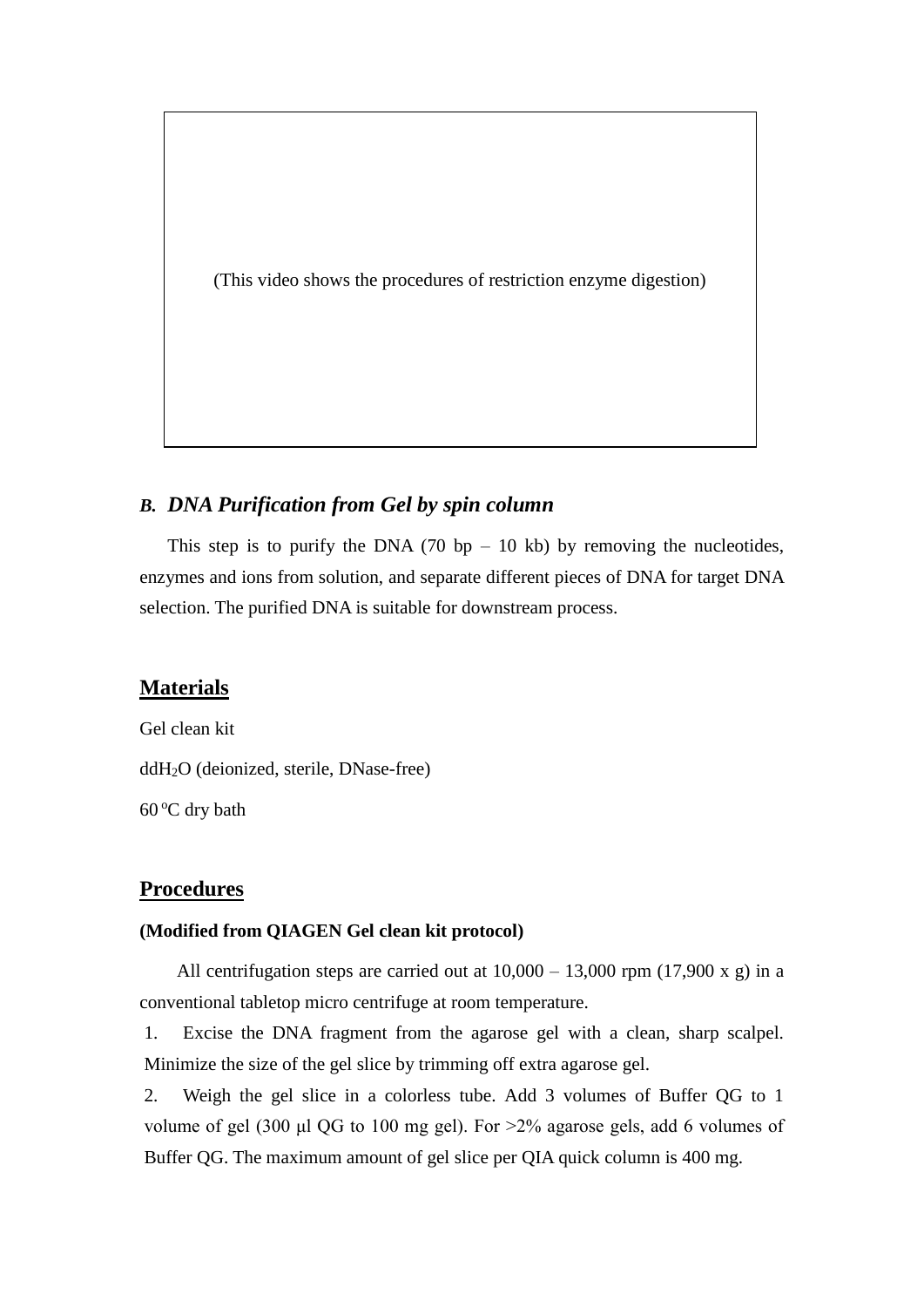3. Incubate the tube at  $60^{\circ}$ C for 10 min (or until the gel slice has completely dissolved). To help dissolve gel, mix by inverting the tube every 2 min during the incubation. Solubilize agarose completely. For >2% gels, increase incubation time.

4. If the color of the mixture is orange or violet, add 10 μl of 3 M sodium acetate, pH 5.0, and mix the reagents. The color of the mixture will turn to yellow. The adsorption of DNA to the QIA quick membrane is efficient only at  $pH \le 7.5$ . Buffer QG contains a pH indicator, which is yellow at  $pH \le 7.5$  and orange or violet at higher pH.

5. Add 1 gel volume of isopropanol to the sample and mix the reagents well. For example, if the agarose gel slice is 100 mg, add 100 μl isopropanol. This step increases the yield of DNA fragments  $\langle 500 \rangle$  bp and  $>4$  kb. For DNA fragments between 500 bp and 4 kb, addition of isopropanol has no effect on yield. Do not centrifuge the sample at this stage.

6. Place a QIA quick spin column in a provided 2 ml collection tube.

7. To bind DNA, apply the sample to the QIA quick column, and centrifuge for 1 min. The maximum volume of the column reservoir is 800 μl. For sample volumes of more than 800 μl, simply load and spin again.

8. Discard flow-through and place QIA quick column back in the same collection tube. It can be reused to reduce plastic waste.

9. Add 0.75 ml of Buffer PE to wash the QIA quick column, and centrifuge for 1 min. If the DNA will be used for salt-sensitive applications, such as blunt-end ligation and direct sequencing, let the column stand 2–5 min after addition of Buffer PE, before centrifugation.

10. Discard the flow-through and centrifuge the QIA quick column for one more min. Residual ethanol can inhibit downstream process. Ethanol from Buffer PE will not be completely removed unless the flow-through is discarded before this additional centrifugation.

11. Place QIA quick column into a clean 1.5 ml micro centrifuge tube.

12. To elute DNA, add 30-60 μl of DNA extraction buffer (10 mM Tris·Cl, pH 8.5) or water (pH  $7.0-8.5$ ) (pre-warmed at  $60^{\circ}$ C) to the center of the QIA quick membrane, let the column stand for 1 min, and then centrifuge the column for 1 min.

#### **Notes**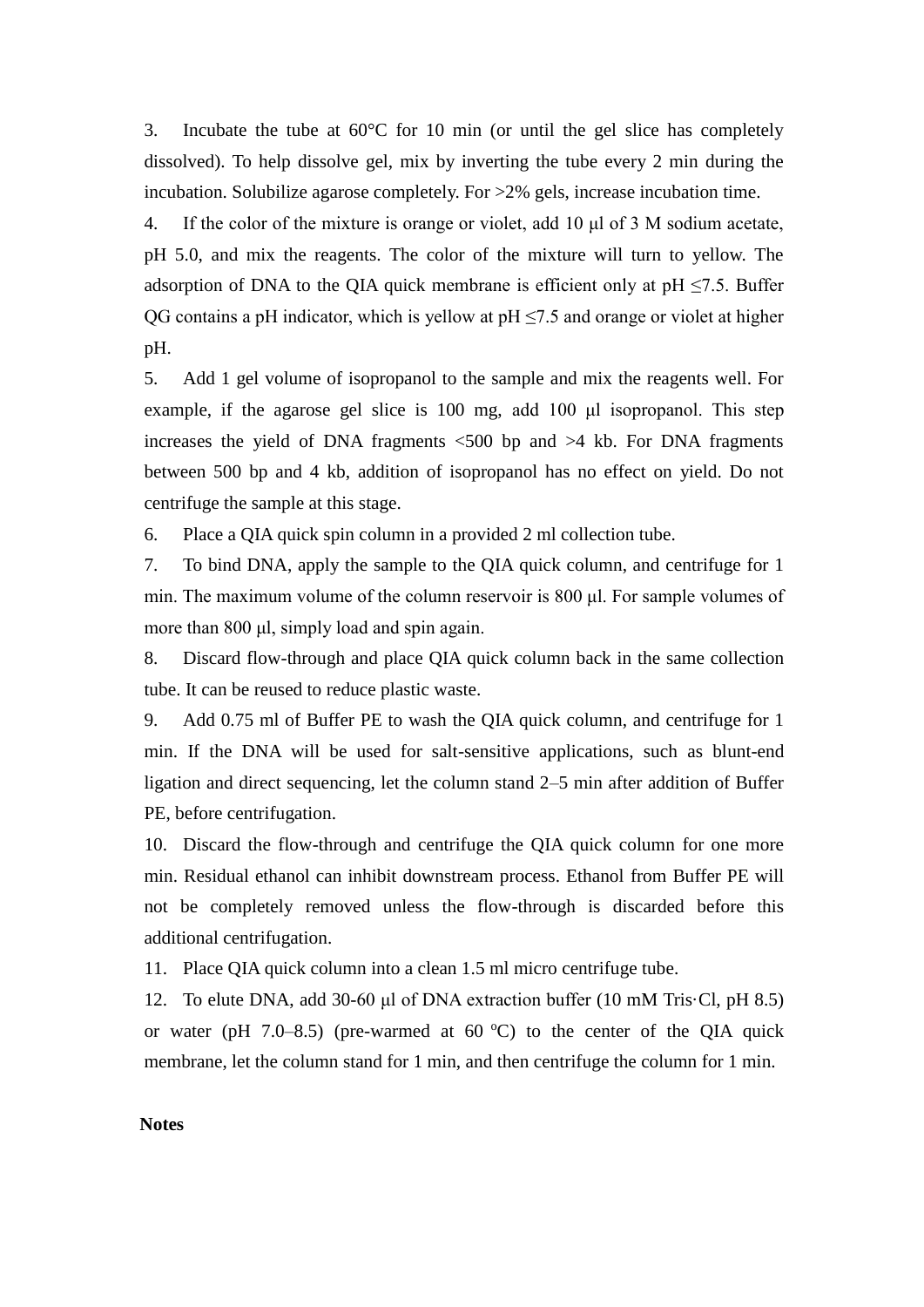One advantage using Gel purification kit over PCR purification kit is that it can purify single type of DNA when there is any other suspected DNA contamination (such as primer-dimer, non-specific amplification, etc).

You don't have to use QIA quick from Qiagen, other brand names will do just fine but you need to follow their protocols carefully.

(This video shows the procedures of gel extraction)

#### *C. Primer design*

To initiate nucleotide synthesis, primers are needed to specify the location. Especially in PCR, there is no topoisomerase to stabilize unwinding double helix, the specificity is defined by the complementarity of primer sequence and the annealing temperature of the primer:template duplex. Following requirements are suggested for good primer design:

- **GC content**: 40 60%. As GC pair has 3 hydrogen bonds, while AT pair has only 2, higher GC content means higher binding strength of primer to the template. However, the primer may lose its specificity if its GC content is too high.
- **Length**: A primer usually has around 15 bp, but it can be as long as 30 or even more in some cloning method, e.g. overlapping PCR. The longer the length, the higher the binding strength and melting temperature.
- **Melting temperature (Tm)**: The temperature at which 50% of the oligonucleotide and its perfect complement are in duplex. Wallace rule gives